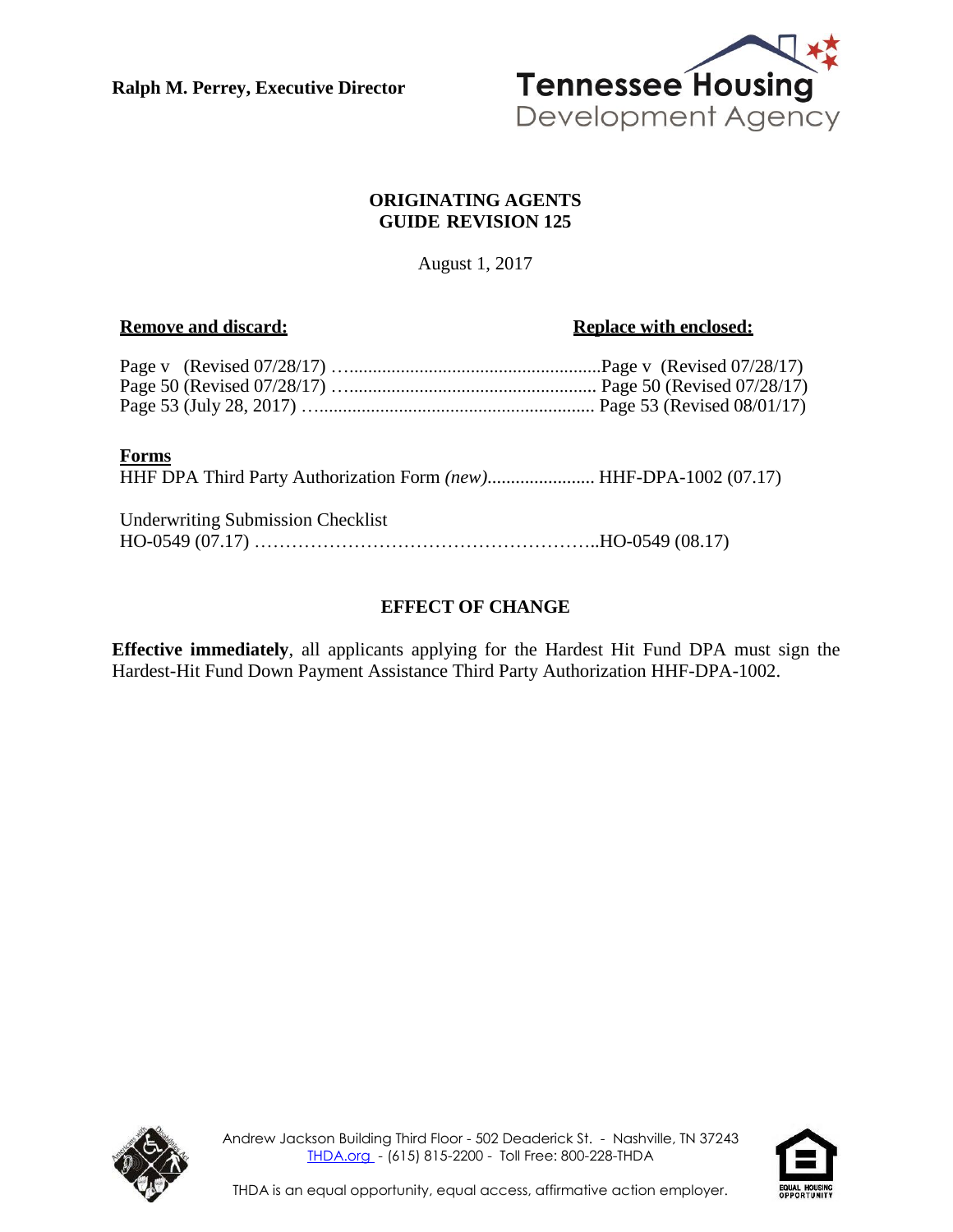|     |                                                                      | Page |
|-----|----------------------------------------------------------------------|------|
| 8.4 |                                                                      |      |
|     |                                                                      |      |
|     | Request For Loan Purchase with Acknowledgement and Certification  44 |      |
|     |                                                                      |      |
|     |                                                                      |      |
|     |                                                                      |      |
|     |                                                                      |      |
|     |                                                                      |      |
|     |                                                                      |      |
|     |                                                                      |      |
|     |                                                                      |      |
|     |                                                                      |      |
|     |                                                                      |      |
|     |                                                                      |      |
|     |                                                                      |      |
|     |                                                                      |      |
|     |                                                                      |      |
| 8.5 |                                                                      |      |
|     |                                                                      |      |
|     |                                                                      |      |
|     |                                                                      |      |
| 8.6 |                                                                      |      |
|     |                                                                      |      |
|     |                                                                      |      |
|     |                                                                      |      |
|     |                                                                      |      |
|     |                                                                      |      |

## PART IV ADDITIONAL INFORMATION **SECTION 9: THDA FORMS AND INSTRUCTIONS**

| Request for Loan Purchase with Acknowledgement |  |
|------------------------------------------------|--|
|                                                |  |
|                                                |  |
|                                                |  |
|                                                |  |
|                                                |  |
|                                                |  |
|                                                |  |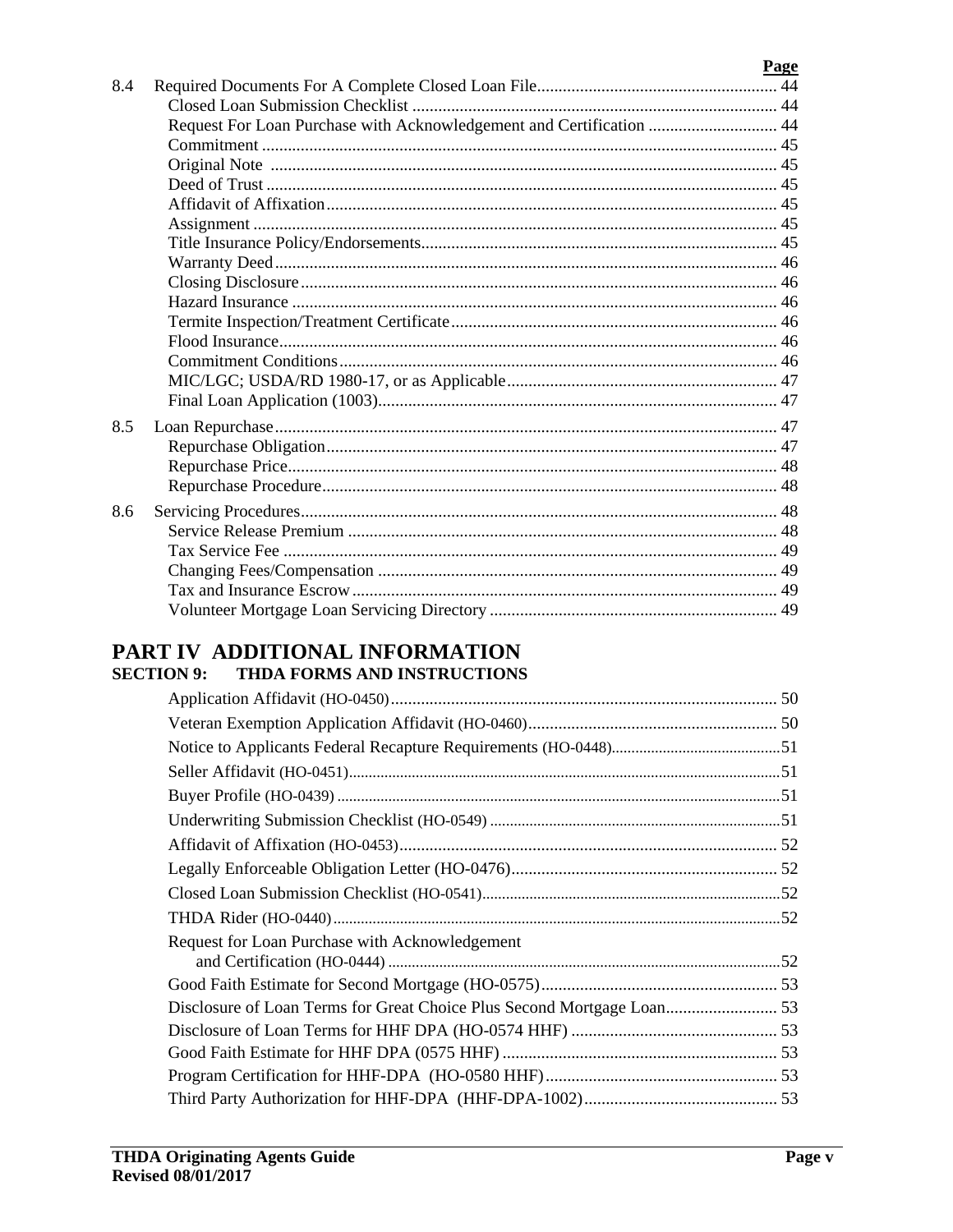#### **SECTION 9: THDA FORMS AND INSTRUCTIONS**

As a result of Tax Code requirements, THDA must require certain forms. Application files or closed loan packages that do not contain fully executed THDA forms, as required, will not be accepted by THDA. These forms must be included in THDA application files and in THDA closed loan packages as indicated in this Guide. THDA forms are in addition to the typical forms utilized in the mortgage industry. These forms are to be considered part of this Guide.

THDA forms may not be altered.

THDA forms may not be distributed to a lender who is not an Originating Agent or to any other unauthorized individual or entity.

Detailed instructions for completion of each THDA form follows in the order that they are typically encountered in the lending process:

Application Affidavit HO-0450 (03/11) Veteran Exemption Application Affidavit HO-0460 (02/07) Notice to Applicants Federal Recapture Requirements HO-0448 (07/17) Seller Affidavit HO-0451 (09/99) Buyer Profile HO-0439 (02/15) Underwriting Submission Checklist HO-0549 (07/17) Affidavit of Affixation HO-0453 (12/06) Legally Enforceable Obligation Letter HO-0476 Closed Loan Submission Checklist HO-0541 (07/17) THDA Rider HO-0440 (08/03) Request for Loan Purchase with Acknowledgement and Certification HO-0444 (10/14) Good Faith Estimate for Second Mortgage HO-0575 (07/17) Disclosure of Loan Terms for Great Choice Plus Second Mortgage Loan HO-0574 (02/17) Disclosure of Loan Terms for HHF-DPA HO-0574-HHF (07/17) Good Faith Estimate for HHF-DPA HO-0575-HHF (07/17) Program Certification for HHF-DPA HO-0580-HHF (03/17) Third Party Authorization for HHF-DPA HHF-DPA-1002 (07/17)

#### **APPLICATION AFFIDAVIT HO-0450 (03/11)**

#### **VETERAN EXEMPTION APPLICATION AFFIDAVIT HO-0460 (02/07) (If Applicable)**

The Application Affidavit or Veteran Exemption Application Affidavit (if applicable Application Affidavit must be executed by each applicant and non-qualifying spouse. The household income figure to be provided in item #4 is the maximum allowable income for the size of the applicant's household and location of property. The acquisition cost figure for Great Choice is to be provided in item #5 is the maximum THDA acquisition cost for the county in which the property is located. The original Application Affidavit or Veteran Exemption Application Affidavit is required by THDA. All changes or whiteouts must be initialed by the Applicant(s).

Each Application Affidavit or Veteran Exemption Application Affidavit, must be executed and notarized within the State of Tennessee; however, in rare circumstances, an Application Affidavit or Veteran Exemption Application Affidavit may be executed and notarized outside the State of Tennessee, such as when a person is a member of the armed forces, is stationed outside the state and is unable to be present while the application is being processed.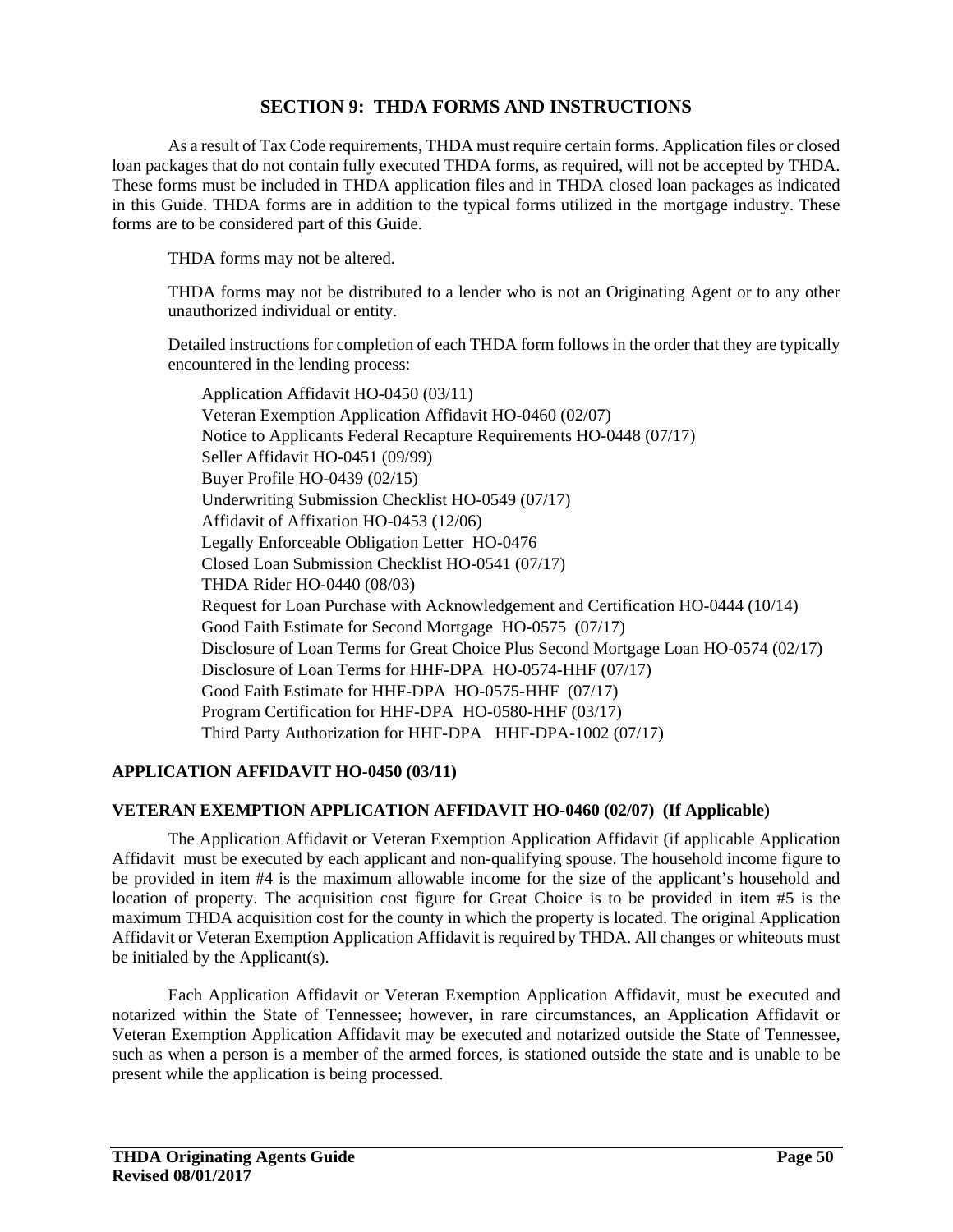*Provide all information indicated. Check the appropriate box indicating whether the loan file is* complete in all respects or not. Sign and date where indicated, print name and title, and provide telephone number. Omitted information may cause the loan file to be returned to the Originating Agent.

#### **GOOD FAITH ESTIMATE FOR SECOND MORTGAGE HO-0575 (07.17)**

This form must be provided to the borrower by the originating agent before settlement. Recording fees are the only allowable fees.

#### **DISCLOSURE OF LOAN TERMS FOR GREAT CHOICE PLUS SECOND MORTGAGE LOAN HO-0574 (03/03/17)**

This disclosure is required to be presented to the Borrower by the Originating Agent before settlement. This disclosure meets the exemption requirements under Secretary of HUD's special notice "Exemptions from Coverage Under Sections 4 and 5 of RESPA for Certain Subordinate Loans Provided by Assistance Programs for Low to Moderate Income People" dated October, 2010. This disclosure is required if a LE/CD is not provided on the subordinate second mortgage loan.

#### **DISCLOSURE OF LOAN TERMS FOR HHF-DPA HO-0574-HHF (07.17)**

This disclosure is required to be presented to the Borrower by the Originating Agent before settlement. This disclosure meets the exemption requirements under Secretary of HUD's special notice "Exemptions from Coverage Under Sections 4 and 5 of RESPA for Certain Subordinate Loans Provided by Assistance Programs for Low to Moderate Income People" dated October, 2010. This disclosure is required if a LE/CD is not provided on the subordinate second mortgage loan.

#### **GOOD FAITH ESTIMATE FOR HHF-DPA HO-0575-HHF (07/17)**

This form must be provided to the borrower by the originating agent before settlement. Recording fees are the only allowable fees.

#### **PROGRAM CERTIFICATION FOR HHF-DPA HO-0580-HHF (03/17)**

This disclosure is required by the Department of Treasury on all HHF-DPA loans.

#### **THIRD PARTY AUTHORIZATION FORM FOR HHF-DPA HHF-DPA-1002 (07/17)**

This form is required by the Department of Treasury on all HHF-DPA loans.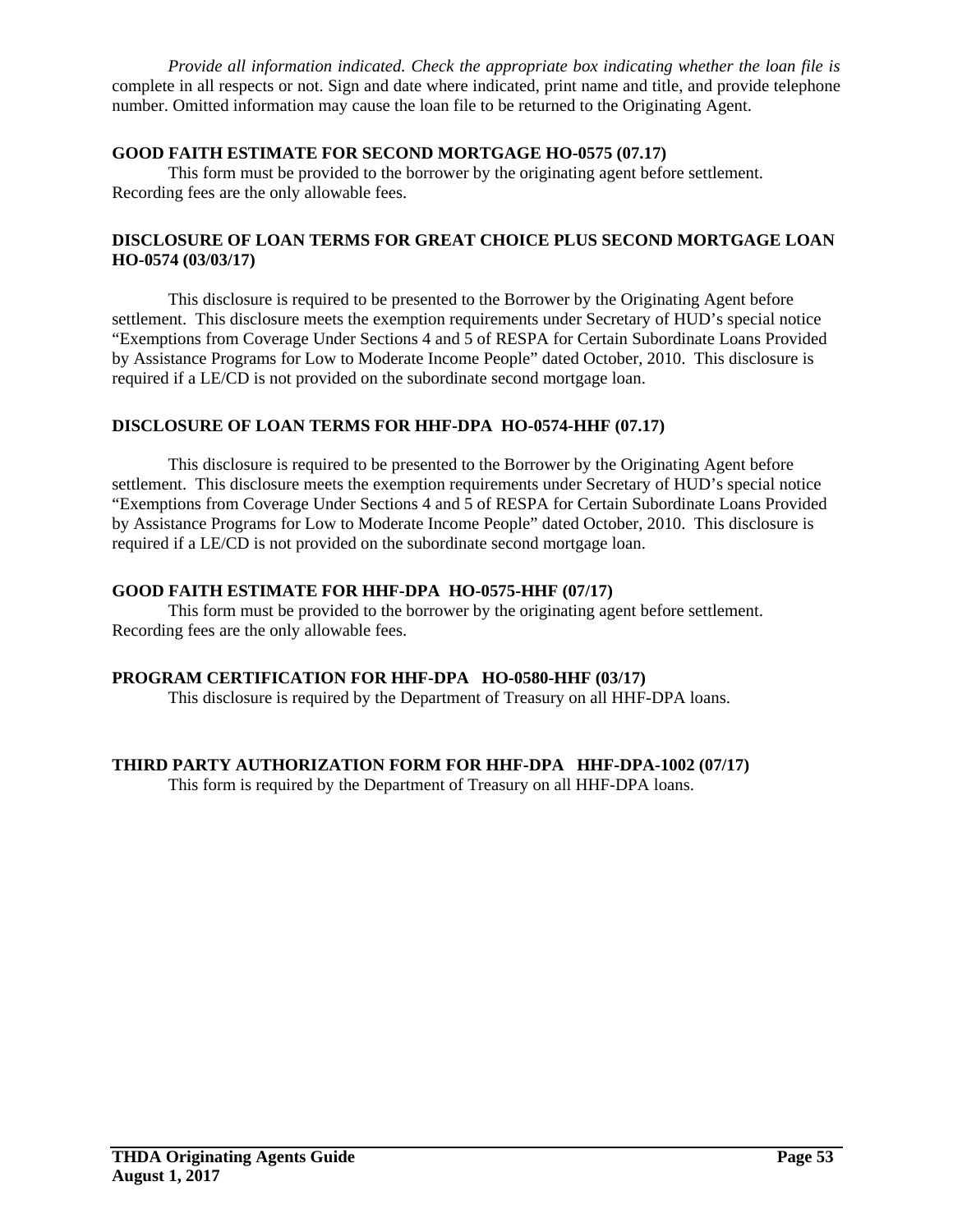

# **HARDEST HIT FUND – DOWN PAYMENT ASSISTANCE (HHF-DPA)**

**Third-Party Authorization Form**

**Borrower's Name Co-Borrower's Name**

**Property Address**

The undersigned Borrower and Co-Borrower (if any) (individually and collectively, "Borrower" or "I"), authorize THDA and its successors and assigns (individually and collectively, "THDA") and the U.S. Department of the Treasury and/or their agents (individually and collectively, "Treasury") to obtain, share, release, discuss, and otherwise provide to and with each other public and non-public personal information contained in or related to the 1<sup>st</sup> Mortgage Loan and 2<sup>nd</sup> Mortgage Loan of the Borrower. This information may include (but is not limited to) the name, address, telephone number, social security number, credit score, credit report, income, government monitoring information, loss mitigation application status, account balances, program eligibility, and payment activity of the Borrower. I also understand and consent to the disclosure of my personal information and the terms of any agreements I may have with THDA with respect to THDA **Hardest Hit Fund Programs** to Treasury in connection with their responsibilities under the Emergency Economic Stabilization Act.

THDA will take reasonable steps to verify the identity of any person purporting to be acting in the name of Treasury when providing such information, but THDA has no responsibility or liability for failure to verify or for improperly verifying such identity. THDA shall have no responsibility or liability to Borrower or anyone else connected in any way with the 1<sup>st</sup> Mortgage Loan and the 2<sup>nd</sup> Mortgage Loan with respect to any release of the information described herein. THDA also shall have no responsibility or liability for use of the information described herein by Treasury.

This Authorization is valid when signed by all borrowers and co-borrowers named on the 1st Mortgage Loan and the 2nd Mortgage Loan and remains valid until THDA receives a written revocation signed by all borrowers and coborrowers.

#### **I UNDERSTAND AND AGREE WITH THE TERMS OF THIS THIRD-PARTY AUTHORIZATION:**

| <b>Borrower</b>     | <b>Co-Borrower</b>  |  |
|---------------------|---------------------|--|
| <b>Printed Name</b> | <b>Printed Name</b> |  |
| <b>Signature</b>    | <b>Signature</b>    |  |

**Date Date**

HHF-DPA-1002 (07.2017)